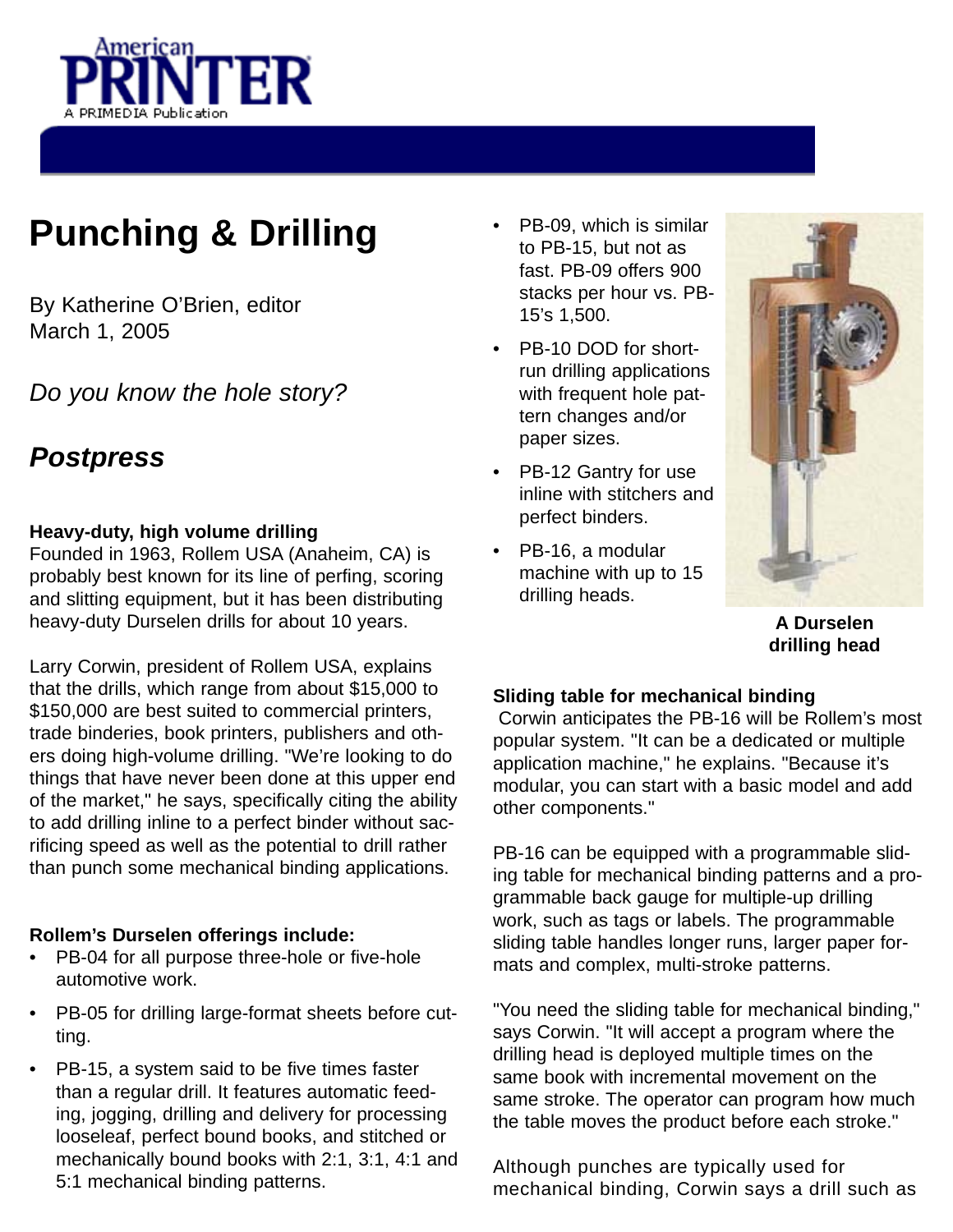

the PB-16 can be advantageous for diverse content jobs. "Suppose you have a Wire-O book with a lot of different elements such as tabs, outside pages, inserts. With this drill, you can do one collation and process the book as whole. With a punch, you typically have to decollate the book to group all like elements together and then recollate

it following the punching process."

### **Inline with a perfect binder**

**PB-16** 

For drilling inline with a perfect binder, Rollem offers PB-12 Gantry, a machine Corwin describes as having a flow-through configuration.

"Similar to a three-knife trimmer, a product comes in one end, gets drilled and exits on the other end. This has helped us crack the speed barrier, since the machine doesn't have to wait for one stack to come out before inputting another."

Because the PB-12 has a rated speed of 1,500 cycles per hour vs. perfect binders that, at minimum, are producing 4,000 books per hour, the drill's lift must provide the speed equalizer. "A typical perfect bound book is between 1⁄4 to 1⁄2 inch thick," explains Corwin. "Because PB-12 can run a two-inch lift per cycle, if the book is 1⁄2 inch thick, it can still run eight books high per cycle.

Multiply that by 1,500 and you've got 12,000 books per hour." Rollem will be exhibiting at Print 05.

#### **High-volume drill is a hole lot better**

Two years ago Anthony Estrada wasn't looking for a drill. But when the general manager of BJ Bindery (Santa Ana, CA) attended Graph Expo and saw Rollem's Durselen PB-09 drill, he bought it on the spot.

PB-09 was the forerunner to Rollem's PB-15. They're essentially the same machine, but the PB-09's has a rated speed of 900 stacks per hour vs. PB-15's 1,500. Both feature automatic feeding, jogging, and drilling. A sliding table required for mechanical binding is standard on PB-15 and optional on PB-09.

In both cases, piles of material are placed on an infeed conveyor belt, automatically jogged, then fed to the drilling unit at a 45-degree angle.

#### **Impressive speed and accuracy**

Estrada says the PB-09 provides BJ Bindery with the versatility it needs. "We were impressed by its speed and accuracy," he says. "Also, the fact that one operator can work the infeed as well as the outfeed. We've reduced labor costs while increasing productivity by at least 35 percent."